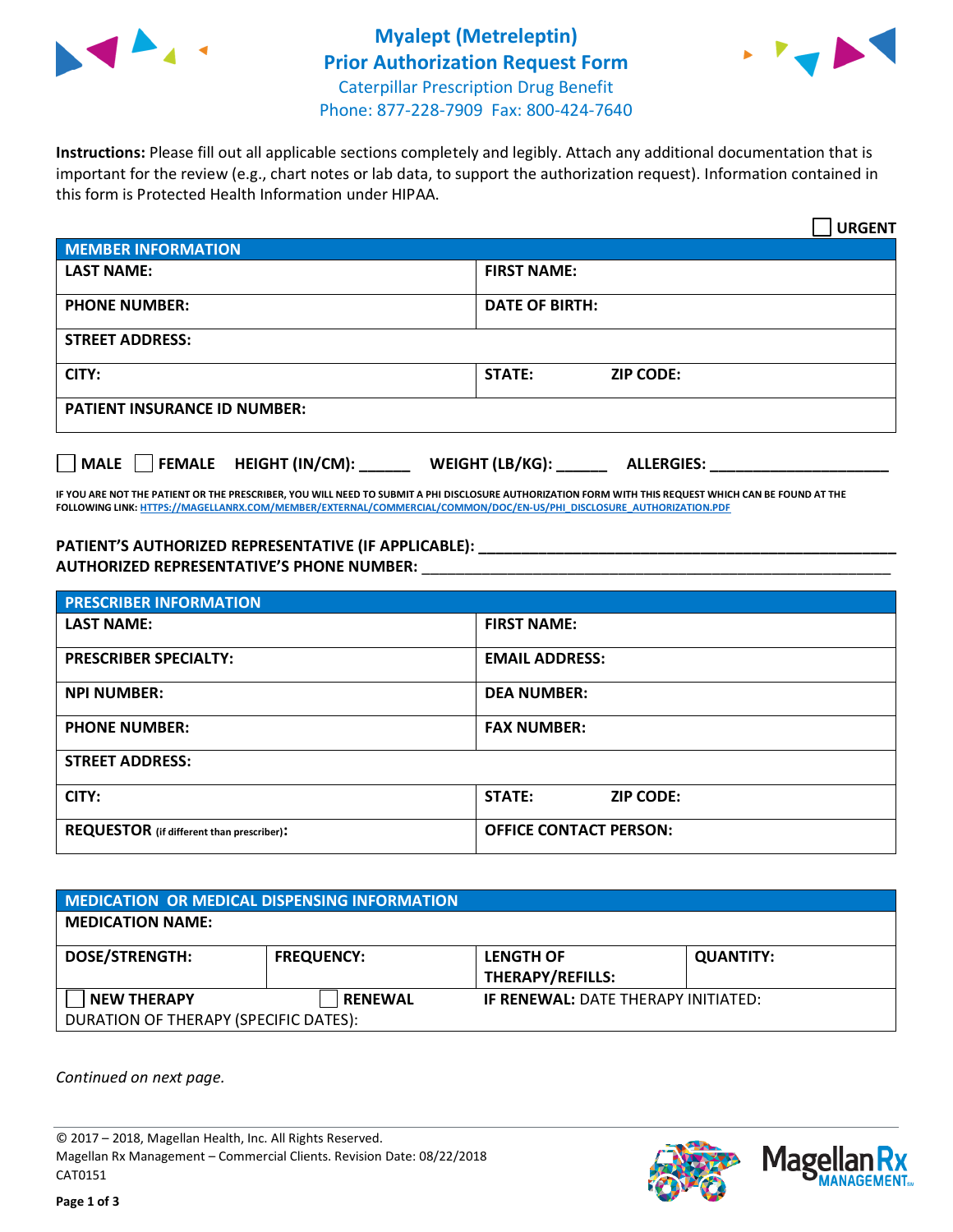



**MANAGEMENT**<sub>SM</sub>

| <b>MEMBER'S LAST NAME:</b>                                                                     | <b>MEMBER'S FIRST NAME:</b>                                                                                        |                                             |  |
|------------------------------------------------------------------------------------------------|--------------------------------------------------------------------------------------------------------------------|---------------------------------------------|--|
|                                                                                                | 1. HAS THE PATIENT TRIED ANY OTHER MEDICATIONS FOR THIS CONDITION?                                                 | YES (if yes, complete below)  <br><b>NO</b> |  |
| <b>MEDICATION/THERAPY (SPECIFY</b>                                                             | <b>DURATION OF THERAPY (SPECIFY</b>                                                                                | <b>RESPONSE/REASON FOR</b>                  |  |
| DRUG NAME AND DOSAGE):                                                                         | DATES):                                                                                                            | <b>FAILURE/ALLERGY:</b>                     |  |
|                                                                                                |                                                                                                                    |                                             |  |
|                                                                                                |                                                                                                                    |                                             |  |
|                                                                                                |                                                                                                                    |                                             |  |
| <b>2. LIST DIAGNOSES:</b><br>□ Acquired generalized lipodystrophy                              |                                                                                                                    | <b>ICD-10:</b>                              |  |
| □ Congenital lipodystrophy                                                                     |                                                                                                                    |                                             |  |
| ICD-10                                                                                         |                                                                                                                    |                                             |  |
|                                                                                                | 3. REQUIRED CLINICAL INFORMATION: PLEASE PROVIDE ALL RELEVANT CLINICAL INFORMATION TO SUPPORT A                    |                                             |  |
| PRIOR AUTHORIZATION.                                                                           |                                                                                                                    |                                             |  |
| <b>Clinical information:</b>                                                                   |                                                                                                                    |                                             |  |
|                                                                                                | Select if the patient has objective evidence of disease, confirmed by the evaluation of ALL of the following:*     |                                             |  |
| $\Box$ Total body loss of subcutaneous fat                                                     |                                                                                                                    |                                             |  |
| □ Diabetes                                                                                     |                                                                                                                    |                                             |  |
| $\Box$ Insulin resistance                                                                      |                                                                                                                    |                                             |  |
| □ High serum triglycerides<br>□ Low serum HDL cholesterol                                      |                                                                                                                    |                                             |  |
| □ Leptin deficiency                                                                            |                                                                                                                    |                                             |  |
| $\Box$ High serum free fatty acid levels                                                       |                                                                                                                    |                                             |  |
|                                                                                                | *Please include documentation of the presence or absence of all characteristics                                    |                                             |  |
|                                                                                                |                                                                                                                    |                                             |  |
| For congenital lipodystrophy, also answer the following:                                       |                                                                                                                    |                                             |  |
| Select if the patient has any of the following gene mutations:*<br>□ CGL1=AGPAT2 gene mutation |                                                                                                                    |                                             |  |
| □ CGL2=BSCL2 gene mutation                                                                     |                                                                                                                    |                                             |  |
| □ CGL3=CAV1 gene mutation                                                                      |                                                                                                                    |                                             |  |
| □ CGL4=PTRF gene mutation                                                                      |                                                                                                                    |                                             |  |
| *Please submit the confirmatory genetic test result.                                           |                                                                                                                    |                                             |  |
|                                                                                                |                                                                                                                    |                                             |  |
|                                                                                                |                                                                                                                    |                                             |  |
| physician feels is important to this review?                                                   | Are there any other comments, diagnoses, symptoms, medications tried or failed, and/or any other information the   |                                             |  |
|                                                                                                |                                                                                                                    |                                             |  |
|                                                                                                |                                                                                                                    |                                             |  |
|                                                                                                |                                                                                                                    |                                             |  |
|                                                                                                | Please note: Not all drugs/diagnosis are covered on all plans. This request may be denied unless all required      |                                             |  |
| information is received.                                                                       |                                                                                                                    |                                             |  |
|                                                                                                | ATTESTATION: I attest the information provided is true and accurate to the best of my knowledge. I understand that |                                             |  |
|                                                                                                | the Health Plan, insurer, Medical Group or its designees may perform a routine audit and request the medical       |                                             |  |
|                                                                                                | information necessary to verify the accuracy of the information reported on this form.                             |                                             |  |
| Prescriber Signature or Electronic I.D. Verification:                                          |                                                                                                                    | Date:                                       |  |
| © 2017 - 2018, Magellan Health, Inc. All Rights Reserved.                                      |                                                                                                                    |                                             |  |
| Magellan Rx Management - Commercial Clients. Revision Date: 08/22/2018<br>CAT0151              |                                                                                                                    | <b>Magella</b>                              |  |

CAT0151